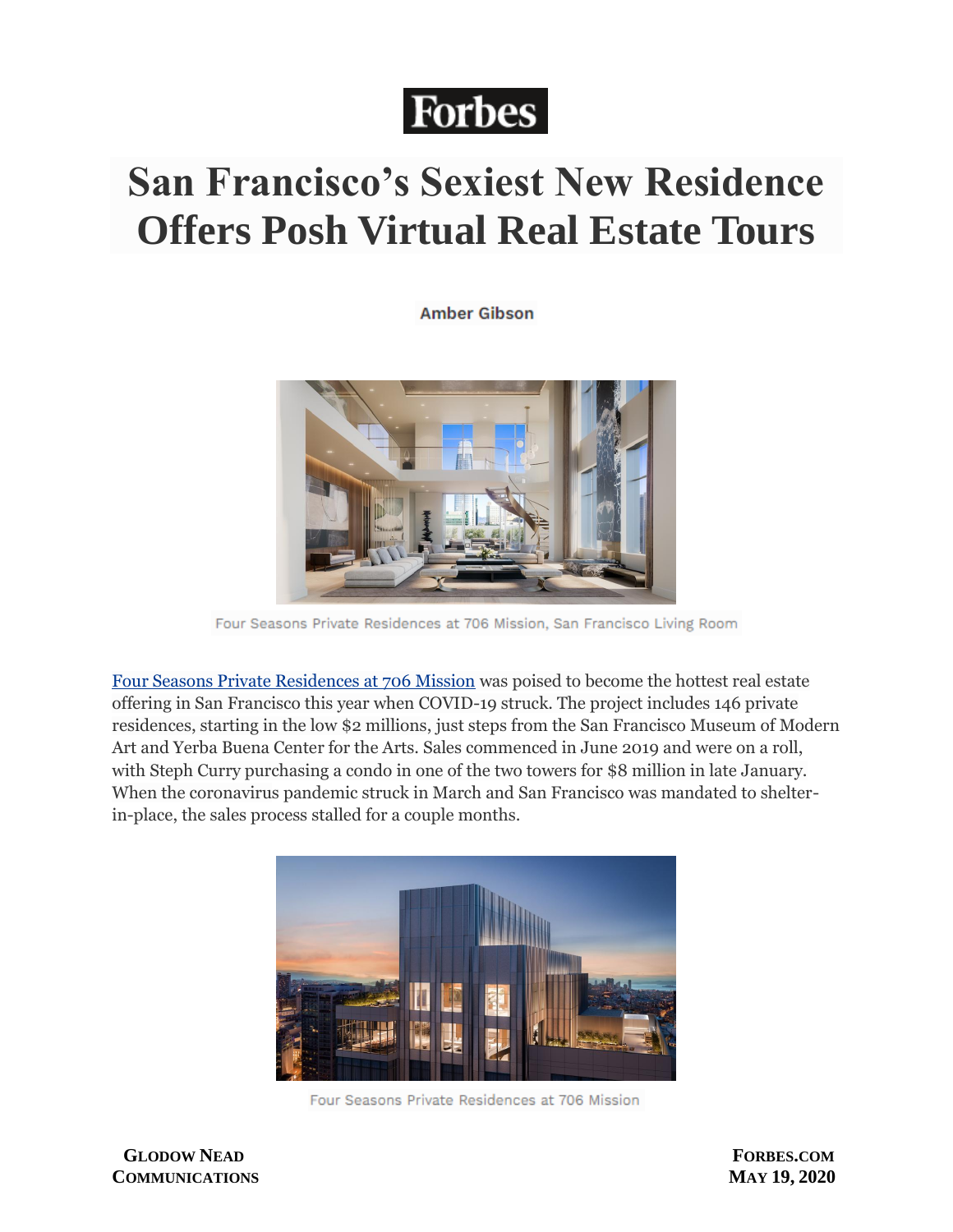"Until the pandemic hit, sales were pacing well and ahead of expectations," says Richard Baumert, principal of project developer 706 Mission Street Co LLC. He says that nearly a quarter of homes have been sold, with an average price of \$8 million. "While there is market uncertainty, there hasn't been a drastic downturn in buyer interest for this project, especially since construction was allowed to resume. After the shelter-in-place order went into effect, we've continued to secure virtual appointment interest and there has been an uptick in buyer interest, including booking hard hat tours."



Four Seasons Private Residences at 706 Mission Bedroom

706 Mission is the latest in an exclusive collection of Four Seasons standalone private residences, including [Twenty Grosvenor Square in London,](https://www.fourseasons.com/residences/private_residences/london_20_grosvenor_square/) followed by projects in [Los](https://www.fourseasons.com/residences/private_residences/los_angeles/)  [Angeles](https://www.fourseasons.com/residences/private_residences/los_angeles/) and [Marrakech.](https://www.fourseasons.com/residences/private_residences/marrakech_at_m_avenue/) Unique to the San Francisco project are high-touch wine and art programs, led by tastemaker [Kerrin Laz](https://www.klazwinecollection.com/) and art curator [Maria Di Grande,](http://mariadigrande.com/) who is behind the buildings' art program. Both women are currently offering one-on-one virtual meetings with prospective buyers, offering a taste of Four Seasons' famous personalized service.



Four Seasons Private Residences at 706 Mission Pool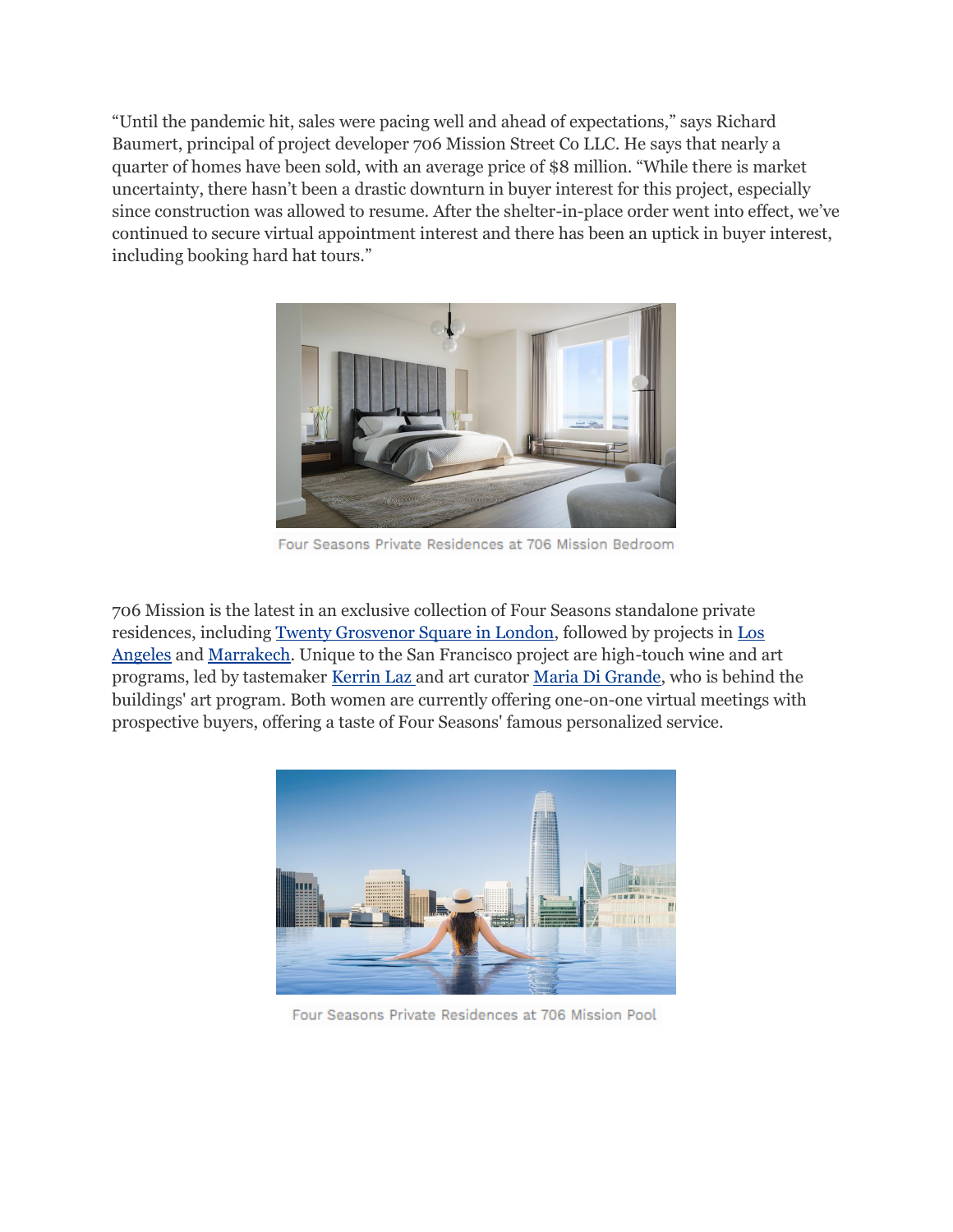Construction was temporarily paused but resumed on May 4, along with on-site tours, and residents are still on track to move in this autumn. "We are so close to the finish line," Baumert says. "There are parts of the public spaces that are starting to come together, like the lobby and club. We're at that phase of the project now and it was really frustrating not to be able to get potential buyers into the space to see and touch it and walk through themselves. Thankfully we're back in business now."

As social distancing measures continue, the 706 Mission team San Francisco have pivoted to showcase the personalized services and luxury offerings of the building virtually. Meetings with Laz and Di Grande have become key to wooing prospective owners, along with virtual sales presentations and walk-throughs to review the project in detail and answer any questions.



Four Seasons Private Residences at 706 Mission Lobby

Laz can share tips on how to store and uncork special wines or manage your cellar. She has also been collaborating with well-known wine industry luminaries to host interactive Zoom sessions, along with behind-the-scenes videos with winemakers like Brad Grimes at Abreau Vineyards and Becky George at Kelly Fleming Winery. Di Grande is available to private consultations as well, discussing upcoming art exhibitions and artists to watch. Her background in fine art, art history and fashion includes working for Calvin Klein, Donna Kara and Giorgio Armani.



Kerrin Laz